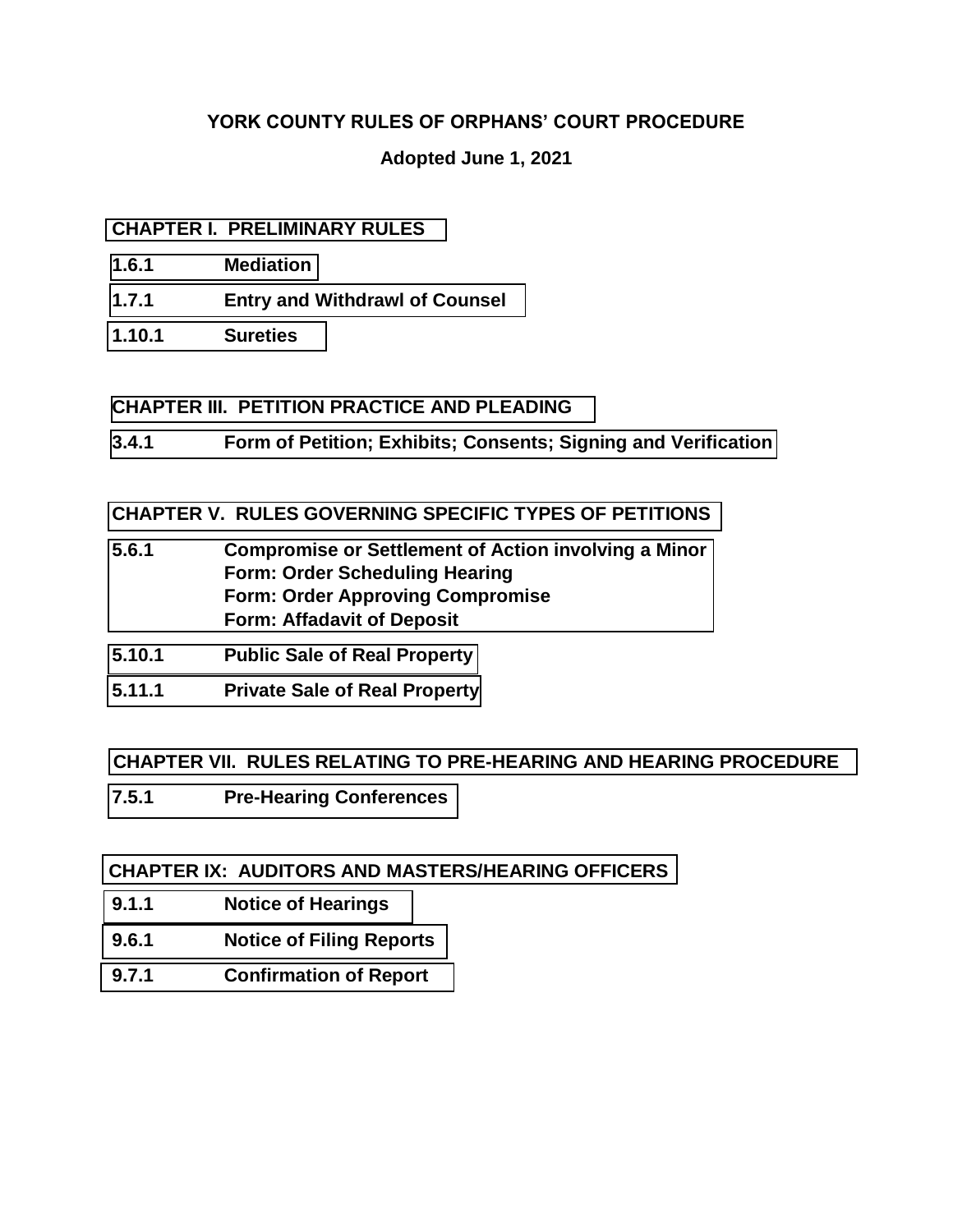#### <span id="page-1-0"></span>**CHAPTER I. PRELIMINARY RULES**

#### **Rule 1.6.1 Mediation**

All interested parties in a matter may use mediation to resolve issues pending before the Court, and upon either partial or complete resolution, may petition the Court to approve the agreement of all interested parties as an order or decree of the Court.

(a) The interested parties may engage the services of a mediator, either prior to, or after, any party in interest has filed a Pleading before the Court, including an Account filed by a fiduciary for audit.

(b) All interested parties in a matter docketed before the Court may file a motion to engage in mediation at any time during the pendency of the matter.

(c) The motion for mediation shall identify:

(1) The proposed mediator and the proposed source of payment of fees and costs of the mediator;

(2) Names and contact information of all interested parties and any counsel who shall participate in the mediation;

(3) Names and information regarding any interested parties having diminished capacity or a legal disability, whose interests must be adequately protected; and

(4) The scheduled date for the initial mediation conference, if known in advance. Such mediation shall take place within ninety (90) days of the request being made to the Court, unless extended by order of Court upon motion of any interested party.

(d) All interested parties shall keep matters discussed in mediation confidential.

(e) Mediation shall not delay the required filing of any Pleading or ordered return dates, or the scheduling of Court Hearings, unless specifically requested by interested parties and so ordered by the Court.

(f) Within twenty (20) days of completing mediation, all interested parties, or their counsel, where appropriate, shall sign a memorandum of principal terms, which either shall acknowledge that no resolution was reached, or shall embody the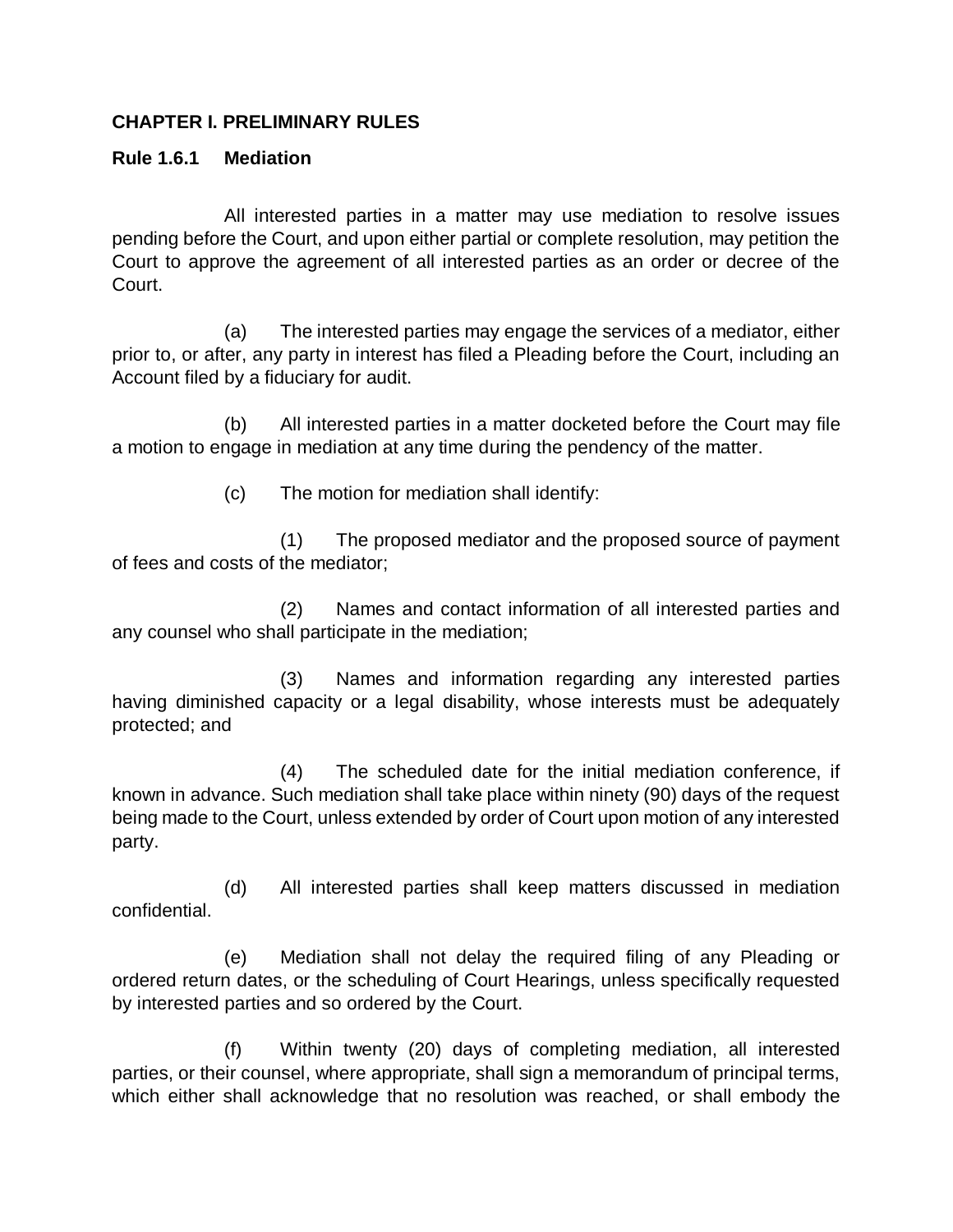resolutions attained. This memorandum of principal terms shall clearly state partial resolutions or complete resolution attained. The memorandum of principal terms shall include a list of unresolved issues to be determined by the Court. Where appropriate, the principal terms could provide for future review in light of changed circumstances or a change in the operative facts. The memorandum of principal terms agreed upon, or the statement of no resolution, together with a petition to approve any agreement reached by the parties shall be filed with the Clerk of the Orphans' Court and a copy served on the presiding judge.

(g) In no event shall the terms agreed upon depart from, or violate, any provisions of applicable law, specifically including the Older Adults Protective Services Act, the Act of Dec. 18, 1996, P.L. 1125, No. 169 (35 P. S. § § 10225.101 – 10225.5102), as may be amended.

[Back to top](#page-0-0)

## <span id="page-2-0"></span>**Rule 1.7.1 Entry and Withdrawal of Counsel**

# **(b) Withdrawal with Leave of Court:**

**(1) Preferred Motion Procedure:** An attorney who has given at least twenty (20) days' notice to the client and all other parties of intent to file a motion to withdraw, and who has received no opposition to such motion, may file a Motion, as follows:

(i) State that prior notice of intent to withdraw has been given to the client and all parties, the date on which such notice was given, the last known address of the client where the notice was sent, a copy of said notice, and the last known telephone number of the client.

(ii) State all proceedings that are pending, if any, the nature of the pending proceedings, and the next date of any court proceeding.

(iii)State that the attorney has sent to the client all court orders which require any action to be taken by the client.

**(2) Alternate Petition Procedure**: A Petition requesting leave to withdraw an appearance shall:

(i) State whether any court proceeding is pending, the nature of the pending proceeding, and the next court date of any proceeding;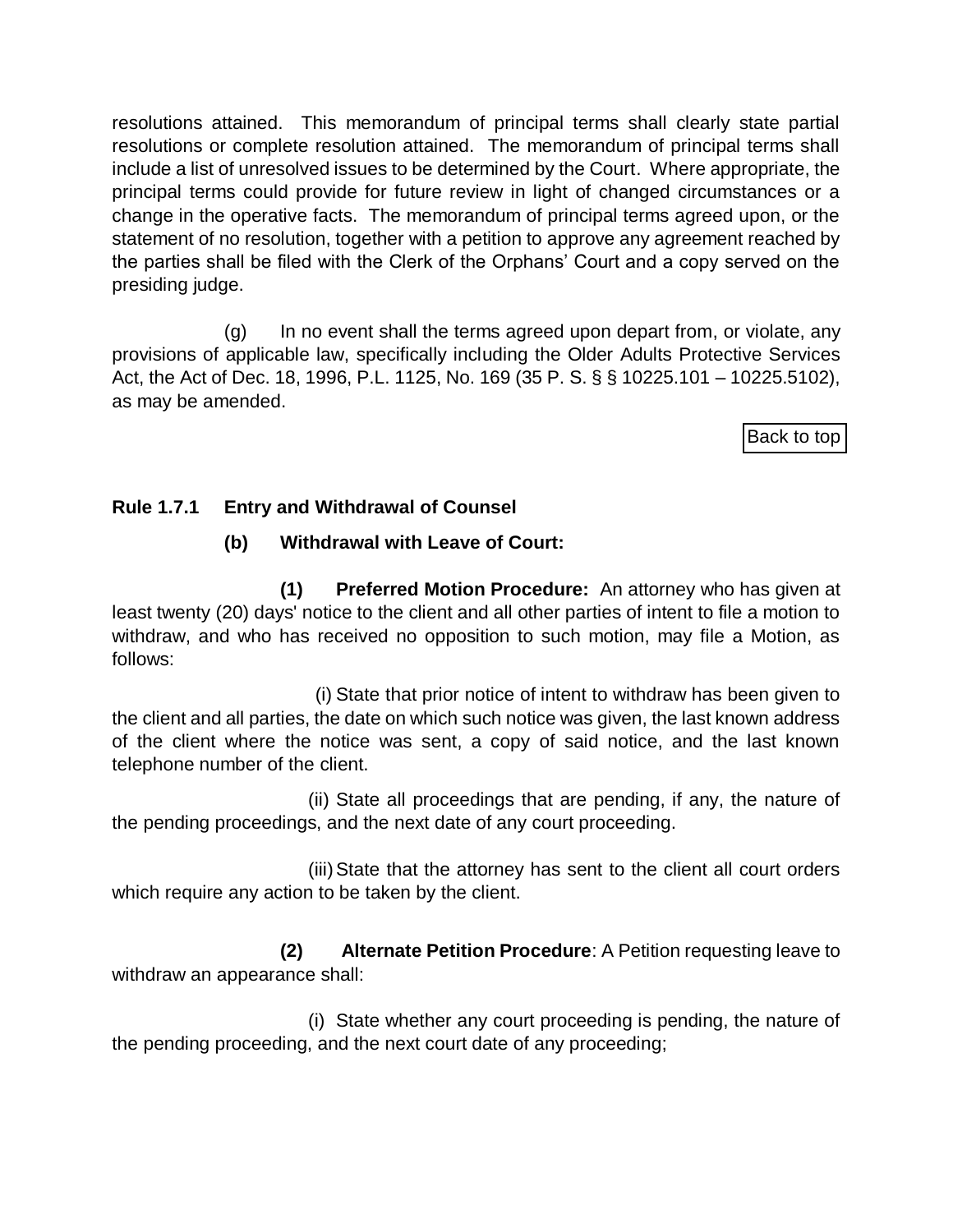(ii) State that the attorney has sent to the client all prior court orders, if any, which require the client to take any action;

(iii) Certify that the attorney served the client with all previous court orders, if any, which require the client to file documents, attend proceedings, or take any other action; and

(iv)Include the last known address and telephone number of the client in both the proposed Preliminary Decree for Rule to Show Cause and a proposed final Order permitting withdrawal.

[Back to top](#page-0-0)

### **Rule 1.9.1. Reserved**

#### <span id="page-3-0"></span>**Rule 1.10.1. Sureties**

(a) **Individual Sureties**. Individuals proposed as sureties on bonds of fiduciaries shall make an affidavit to the Clerk, setting forth such information as the Clerk shall require. Each affidavit shall be filed together with its respective bond and shall be renewed annually thereafter so long as the bond shall remain in effect. No member of the bar or any employee of this Court shall act as surety in any proceeding in this court, except by special leave of court.

(b) **Corporate Sureties**. Any corporate surety allowed to do business in Pennsylvania may act as surety, providing that a current certificate evidencing approval by the Insurance Department of the Commonwealth of Pennsylvania, together with a designation of attorney in fact, is on file with the clerk.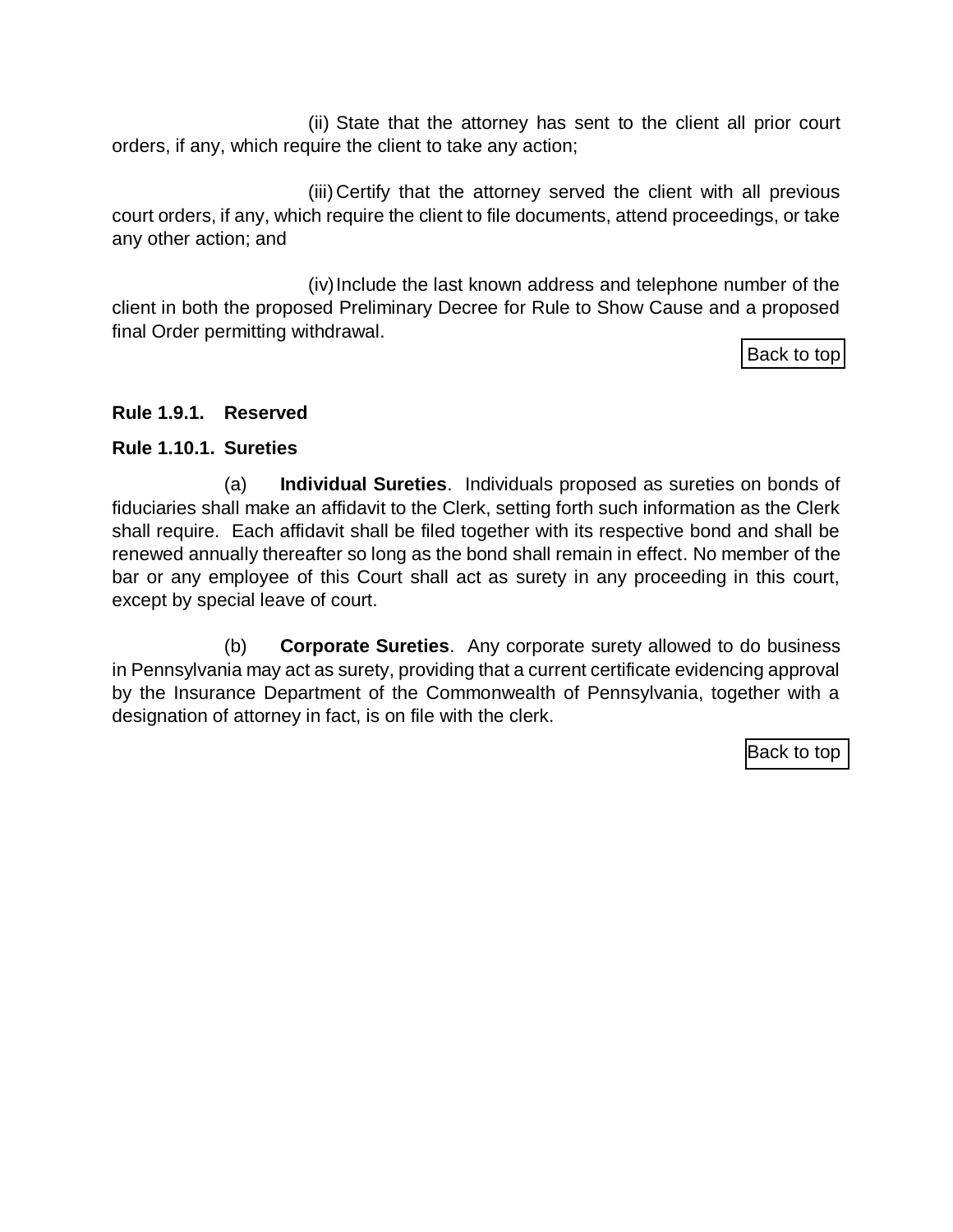## <span id="page-4-0"></span>**CHAPTER III. PETITION PRACTICE AND PLEADING**

## **Rule 3.4.1 Form of Petition; Exhibits; Consents; Signing and Verification**

(c) **Exhibits Related to** *inter vivos* **trusts**. When the court is required to exercise its jurisdiction over an *inter vivos* trust, the original trust instrument, all amendments, restatements, and revocations, or copies certified to be true and correct, shall be lodged with the Clerk, who shall scan or otherwise record electronically and then return to the filer, whom the Clerk shall name on the docket.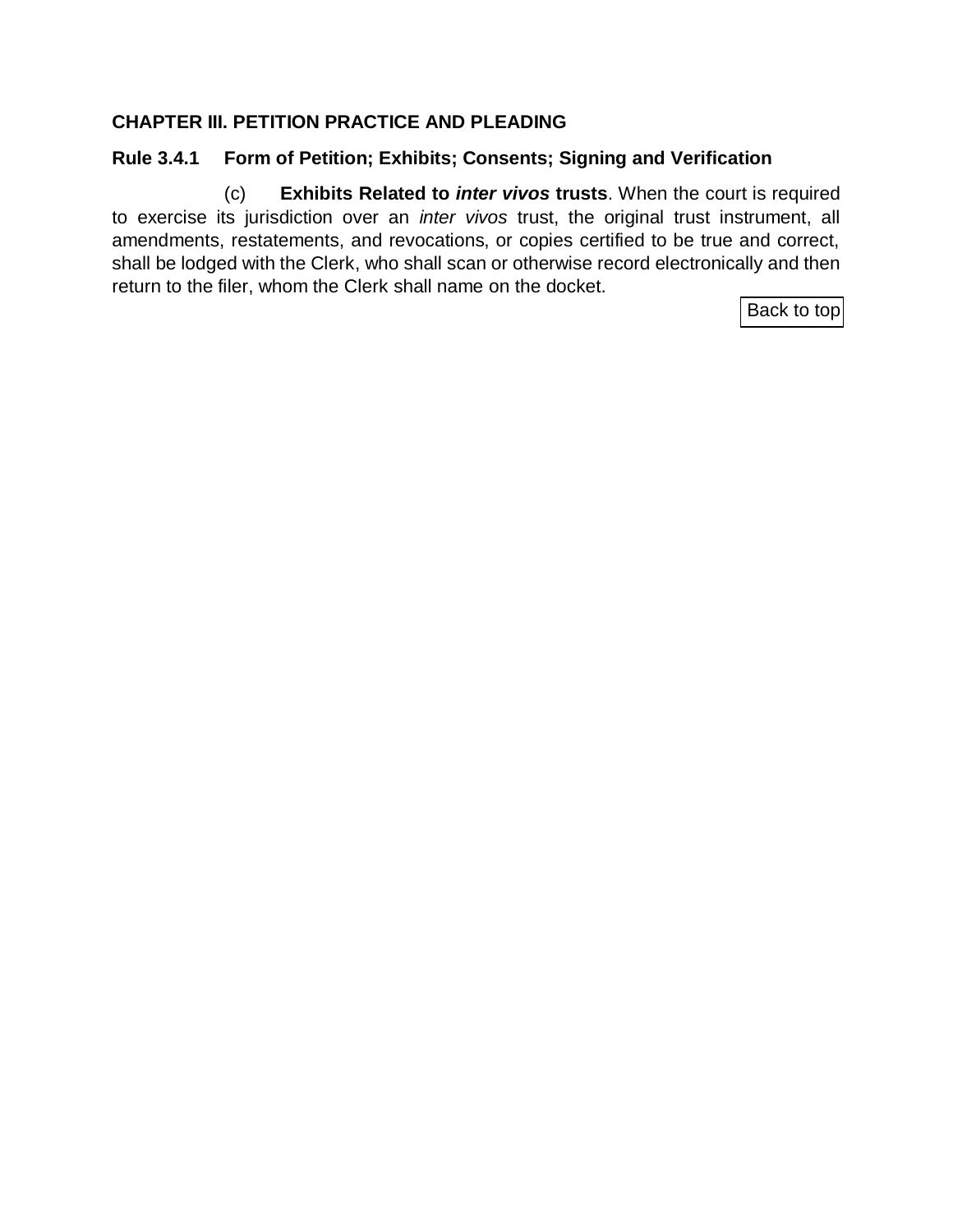## <span id="page-5-0"></span>**CHAPTER V. RULES GOVERNING SPECIFIC TYPES OF PETITIONS**

### **Rule 5.6.1. Compromise or Settlement of Action involving a Minor**

(a) No action to which a minor is a party shall be compromised, settled, or discontinued, except with court approval, pursuant to a petition, presented by the guardian of the minor and a hearing before the court.

(b) The petition shall contain the following:

(1) The initials of the minor's name and reference to the Confidential Information Form (CIF);

(2) The names and addresses of the minor's parents.

(3) Written approval of the minor if the minor is over the age of 16

years;

(4) Whether a guardian has been appointed for the minor by the Orphans' Court of this, or any other, jurisdiction;

- (5) The Respondent' s residence or place of business;
- (6) A summary of the facts of the case;

(7) An Affidavit of the parents and/or guardians, certifying the physical condition of the minor and the reasons why the parents and/or guardians approve of the settlement;

(8) A report from a physician, or other documentation, stating the physical and/or mental condition of the minor and a prognosis;

settlement;

(9) A specific list of costs sought to be reimbursed from the gross

(10) A statement of the reasonableness of counsel fees, which must be based upon the settlement amount, presuming 25% of the settlement amount to be reasonable, which presumption is rebuttable at the hearing. Counsel fees shall be reduced by fees received, if any, if counsel also represented the Respondent(s) in a subrogated claim;

(11) Whether any additional counsel fees were paid or will be paid as a result of representing the Respondent(s) and subrogation claims;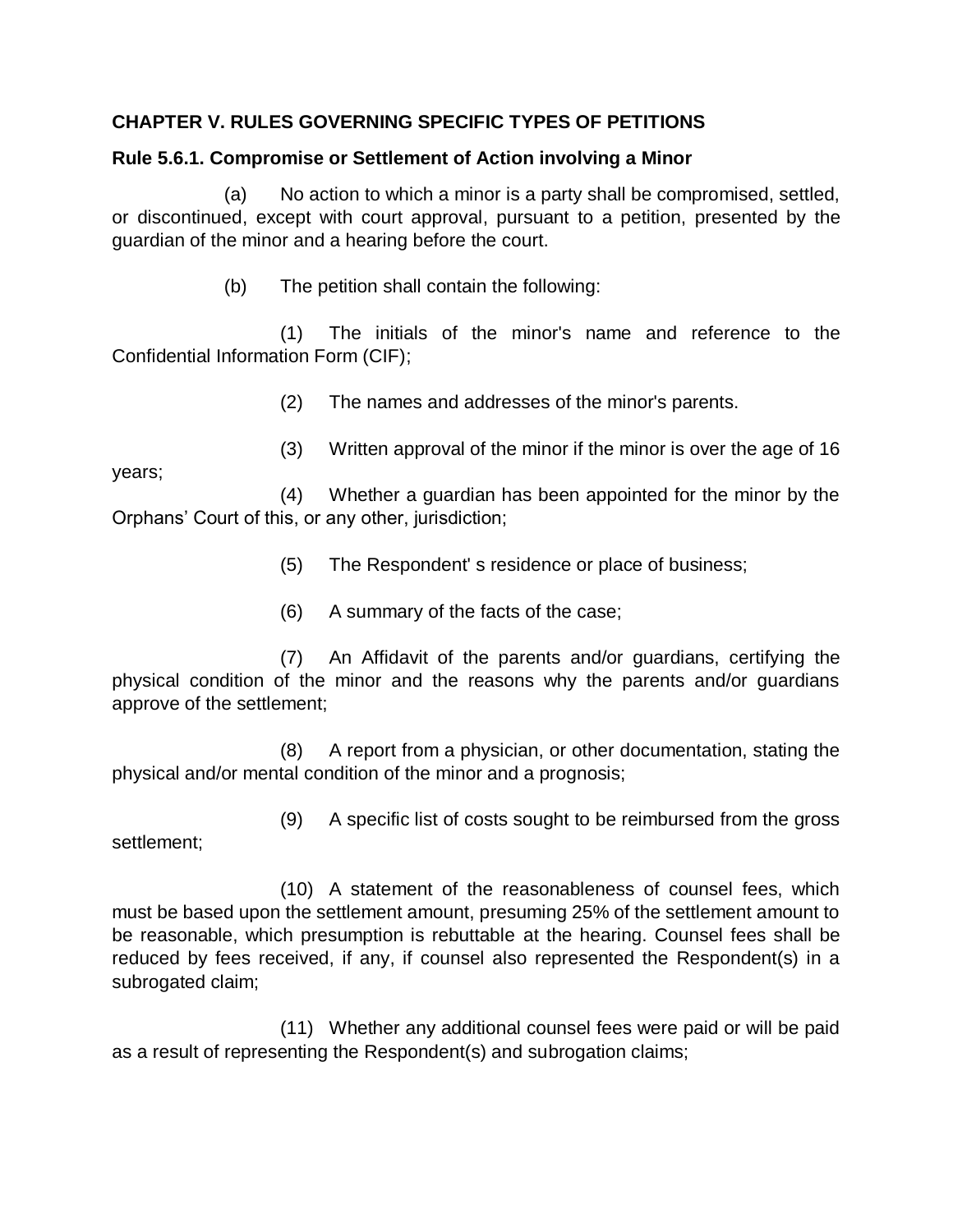(12) Sufficient reasons and legal authority for any request that funds be allocated to the parents of a deceased minor, if applicable;

(13) Sufficient reasons for any request to allocate settlement proceeds among children of a deceased minor, if applicable;

(14) A statement of any actual or potential lien of the Department of Human Services and how such liens have been resolved; and

(15) Any special request for early distribution, alternative deposit of funds, or other deviation from the order as set forth in Rule 5.6.1 shall be stated in the Petition with supporting justification for the special request. Counsel shall be prepared to address the necessity for the special request at the time of the hearing.

(c) At the time of the hearing, counsel for Petitioner shall present a proposed Order substantially in the form set forth hereinbelow.

(d) Within 14 days of receipt of settlement proceeds, counsel for Petitioner shall cause the funds belonging to the minor to be deposited as directed by the court's order approving the compromise and settlement and directing distribution.

(e) Within 14 days of depositing the funds belonging to the minor, counsel for petitioner shall file proof of deposit by way of an affidavit substantially in the form set forth hereinbelow.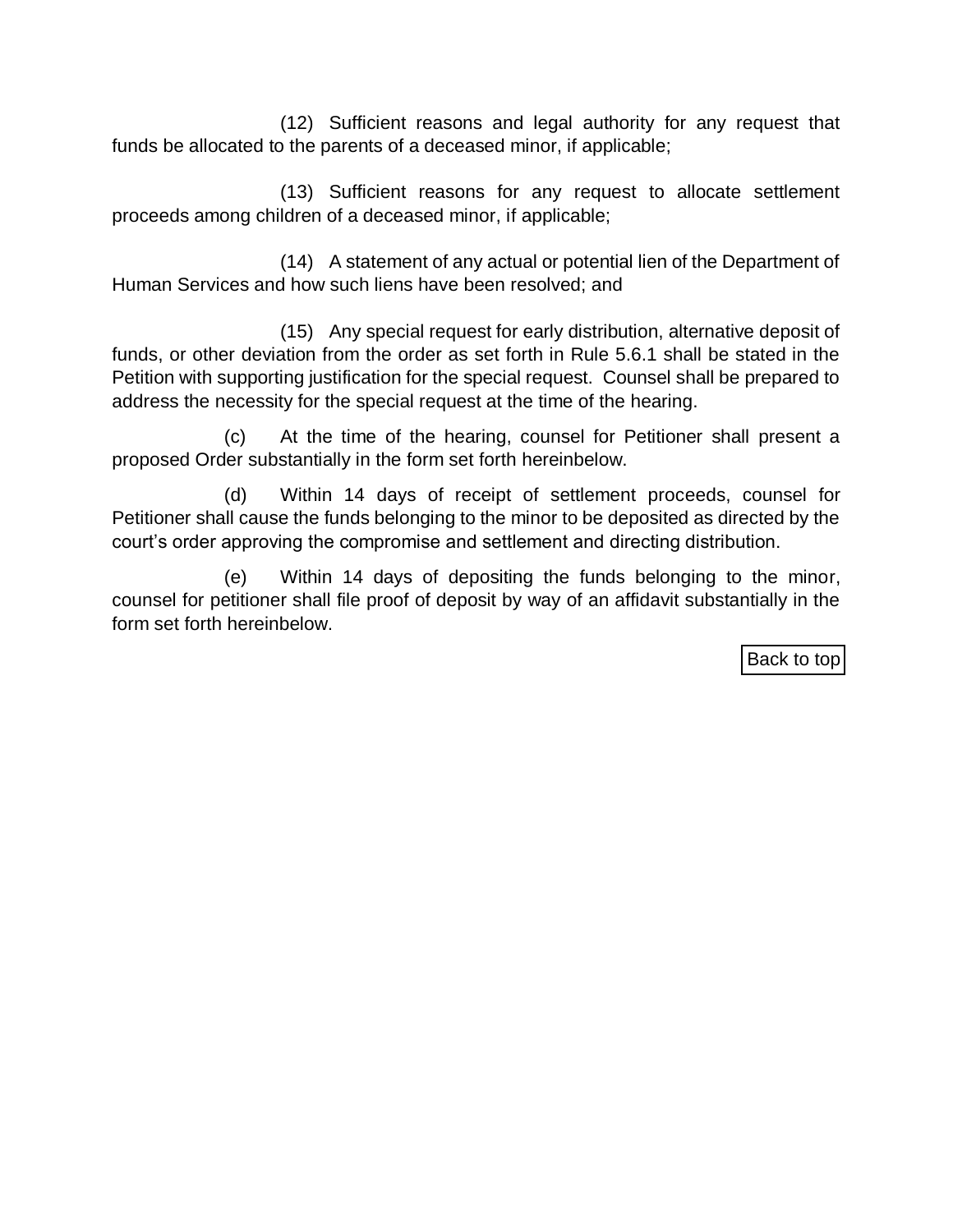#### **Form: Order Scheduling Hearing.**

IN THE COURT OF COMMON PLEAS OF YORK COUNTY, PENNSYLVANIA

## ORPHANS' COURT DIVISION

In re: Estate of \_\_\_\_\_\_\_\_\_\_\_\_\_\_\_, a Minor : No. 67-

(Initials only, use CIF for full name) :

#### **ORDER SCHEDULING A HEARING ON THE COMPROMISE OR SETTLEMENT OF AN ACTION IN WHICH A MINOR IS A PARTY**

AND NOW, this \_\_\_\_ day of \_\_\_\_\_\_\_\_\_\_\_\_\_\_\_\_\_\_ 20\_\_, a hearing on the Petition is hereby scheduled before the undersigned Judge on the day of and responsively contained before the undersigned Judge on the day of  $\sim$ beginning at \_\_\_\_\_\_\_\_\_\_\_\_\_\_\_\_\_\_\_\_\_. m. In Courtroom No. \_\_\_\_, on the \_\_\_th Floor, York County

Judicial Center, 45 North George Street, York, PA 17401.

The Petition does/does not comply with the requirements of York OC Rule 5.6.1,

and, if not, then, the Petitioner shall establish those requirements at the hearing.

At the time of the hearing, counsel for the Petitioner shall present a proposed Order

approving settlement substantially in the form as set forth in York OC Rule 5.6.1.

Notice of the entry of this Order shall be provided to all parties by the Clerk of the

Orphans' Court in accordance with Supreme Court Orphans' Court Rule 4.6.

BY THE COURT,

\_\_\_\_\_\_\_\_\_\_\_\_\_\_\_\_\_\_\_\_\_\_\_\_\_

Judge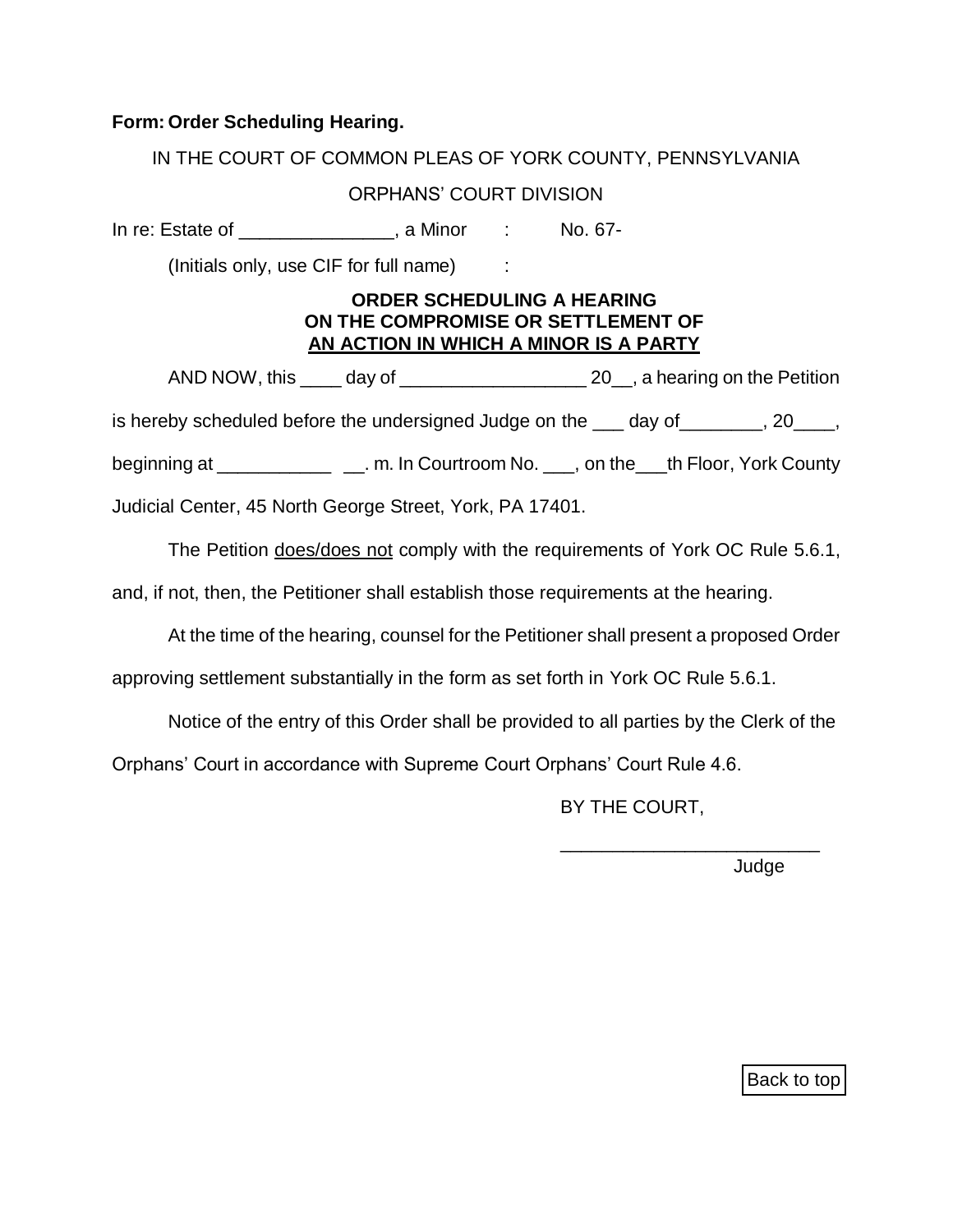#### **Form: Order Approving Compromise**

IN THE COURT OF COMMON PLEAS OF YORK COUNTY, PENNSYLVANIA

#### ORPHANS' COURT DIVISION

In re: Estate of \_\_\_\_\_\_\_\_\_\_\_\_\_\_, a Minor : No. 67-

(Initials only, use CIF for full name) :

#### **ORDER APPROVING COMPROMISE, SETTLEMENT AND DISTRIBUTION**

AND NOW, this \_\_\_\_\_\_\_\_\_\_ day of \_\_\_\_\_\_\_\_\_\_\_\_\_\_\_\_\_\_\_\_\_ 20\_\_, upon consideration of the Petition For Leave To Compromise/Settle An Action Involving A Minor, it is hereby ORDERED that the Petition is GRANTED and

- 1. Petitioner is authorized to enter into a settlement with the Respondent in a gross amount of \$\_\_\_\_\_\_\_\_\_\_\_\_\_\_\_\_\_\_\_\_\_\_\_\_\_ on behalf of the minor.
- 2. Respondent shall forward all settlement drafts or checks to Petitioner's counsel for proper distribution.
- 3. The settlement proceeds shall be allocated as follows:
	- a. To:  $\blacksquare$ , (Minor's Initials), a Minor  $\clubsuit$
	- b. To: \_\_\_\_\_\_\_\_\_\_\_\_\_, (Minor's Initials), a Minor \$\_\_\_\_\_\_\_\_\_\_\_\_\_\_
- 4. IT IS FURTHER ORDERED that the settlement proceeds be distributed as follows:
	- a. To: \_\_\_\_\_\_\_\_\_\_\_\_\_\_\_\_\_\_\_\_, Esquire (Name of Counsel)

 $\csc 5$ 

Counsel Fees  $\sim$  \$

b. The balance of the settlement proceeds, the sum of \$\_\_\_\_\_\_\_\_\_\_\_\_\_\_\_\_\_ as follows: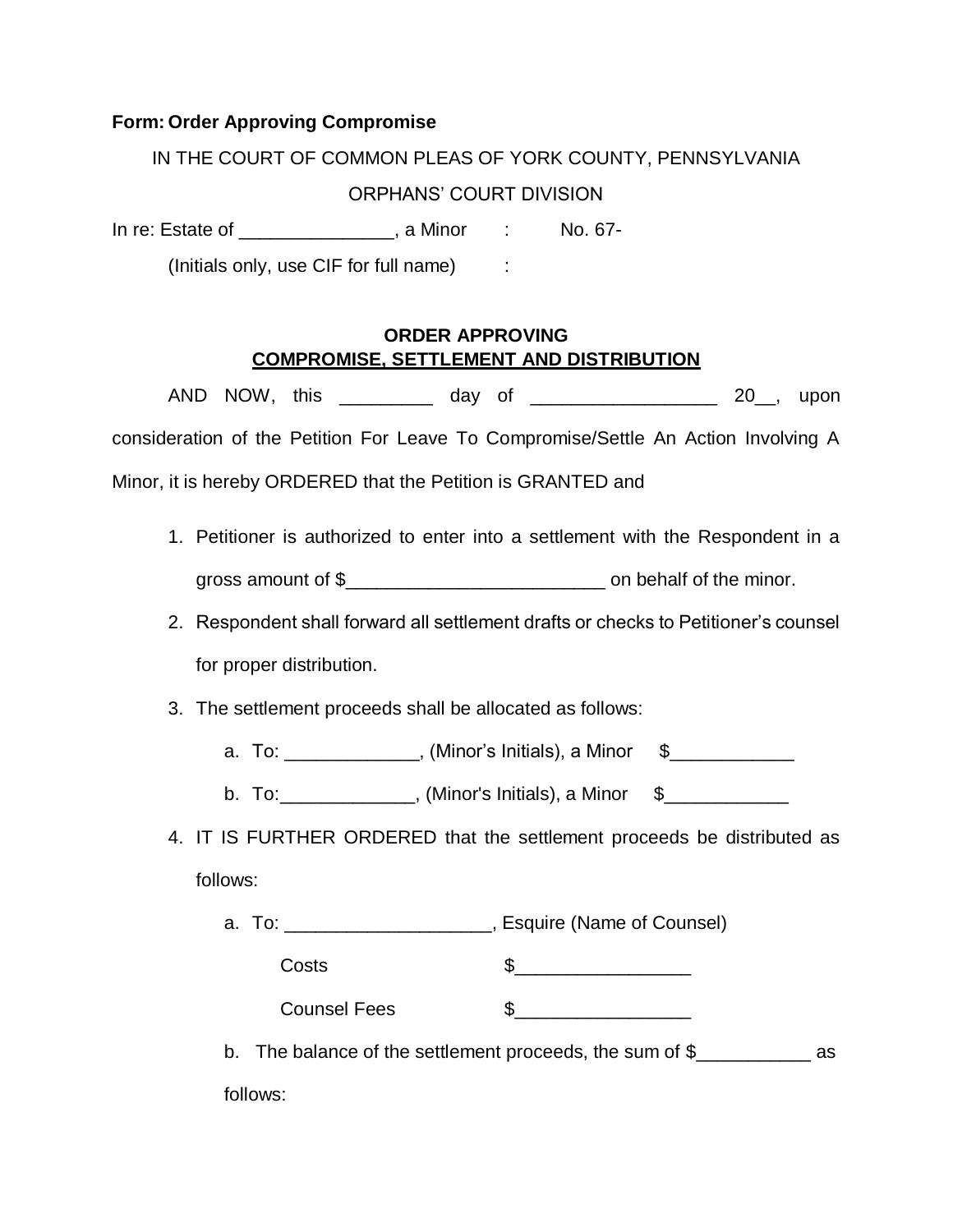| ۰      |  |  |  |
|--------|--|--|--|
|        |  |  |  |
| £<br>٠ |  |  |  |

and any interest thereon, payable to the minor, or minors in a pro-rata share as set forth above.

- 5. Within 14 days of receipt of the settlement proceeds, COUNSEL, and not the parent(s) or guardian(s) of the minor, is hereby authorized and specifically DIRECTED to execute all documentation necessary to deposit the funds belonging to the minor into an interest-bearing savings account or savings certificate in a federally insured financial institution having an office in York County, IN THE NAME OF THE MINOR ONLY. The savings account or certificate shall be marked as hereinafter directed.
- 6. The savings account shall be titled and restricted as follows:

(Minor's Name), a minor, not to be withdrawn before minor attains majority or upon prior Order of Court.

7. The savings certificate shall be titled and restricted as follows:

(Minor's Name), a minor, not to be redeemed except for renewal in its entirety, nor to be withdrawn, assigned, negotiated, or otherwise alienated before the minor attains majority, except upon prior Order of Court.

8. If no withdrawals are made from the investments authorized by this Order, the depository may pay over the balance on deposit when the minor attains majority, as defined with reference to 20 Pa.C.S.A. § 102, upon the order of the late minor, without further Order of this Court.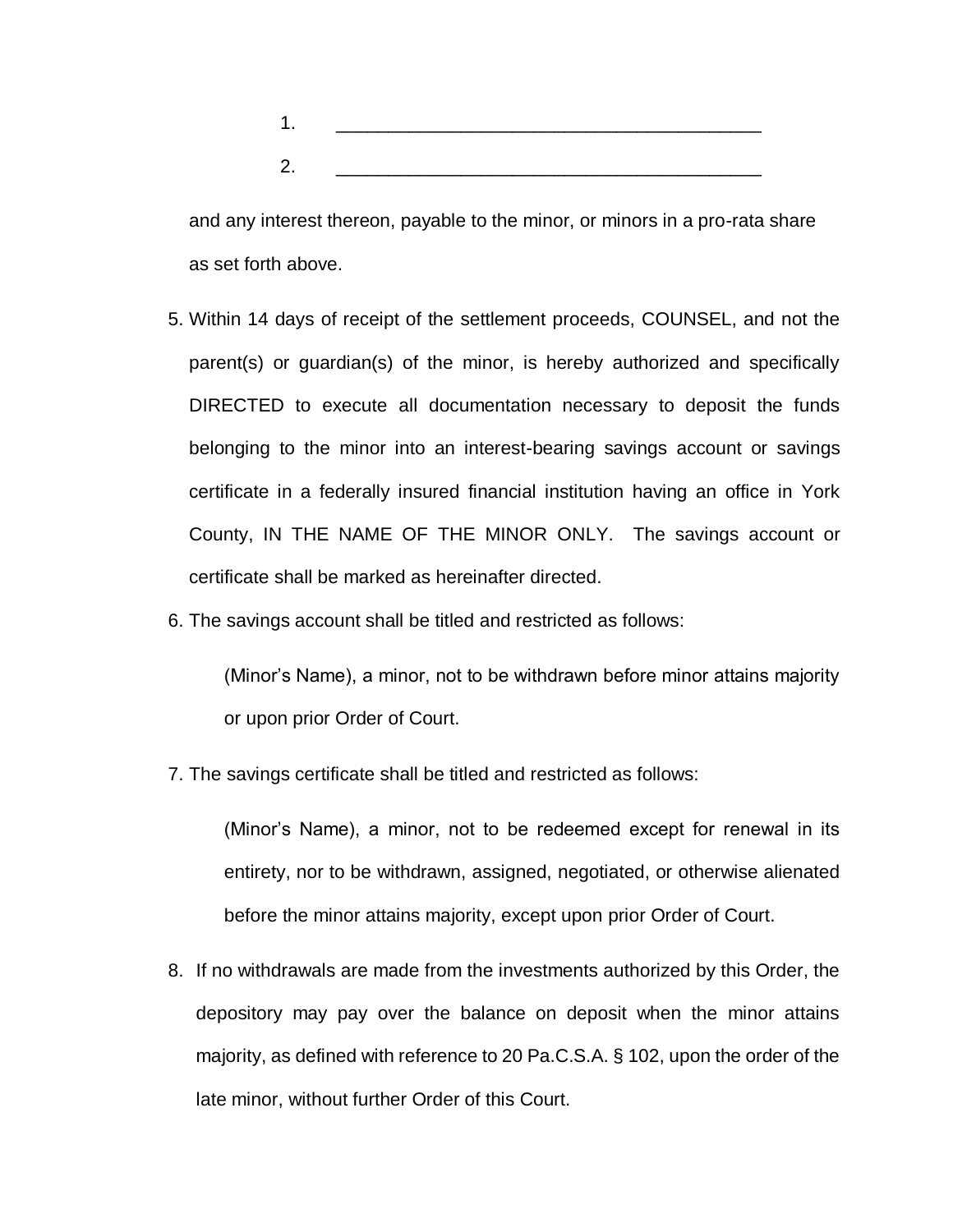- 9. Counsel shall file with the Clerk of the Orphans Court of York County, Pennsylvania, within 14 days from the date of deposit of the funds, proof of the establishment of the accounts as required herein, by Affidavit from counsel certifying compliance with this Order.
	- a. Counsel shall attach to the Affidavit a copy of this Order as well as a copy of the Certificate of Deposit or bank account showing the amount deposited and containing the required restrictions.
	- b. The Affidavit shall further contain a specific averment by counsel that counsel, and not the parent(s) and/or guardian(s) of the minor, established the account(s) and deposited the funds therein as directed above and that counsel has provided to the financial institution a certified copy of this Order.
	- c. The Affidavit shall be substantially in the form as set forth in hereinbelow.
	- 10.Notice of the entry of this Order shall be provided to all parties by the Clerk of the Orphans' Court in accordance with Supreme Court Orphans' Court Rule 4.6.

BY THE COURT,

\_\_\_\_\_\_\_\_\_\_\_\_\_\_\_\_\_\_\_\_\_\_\_\_\_

Judge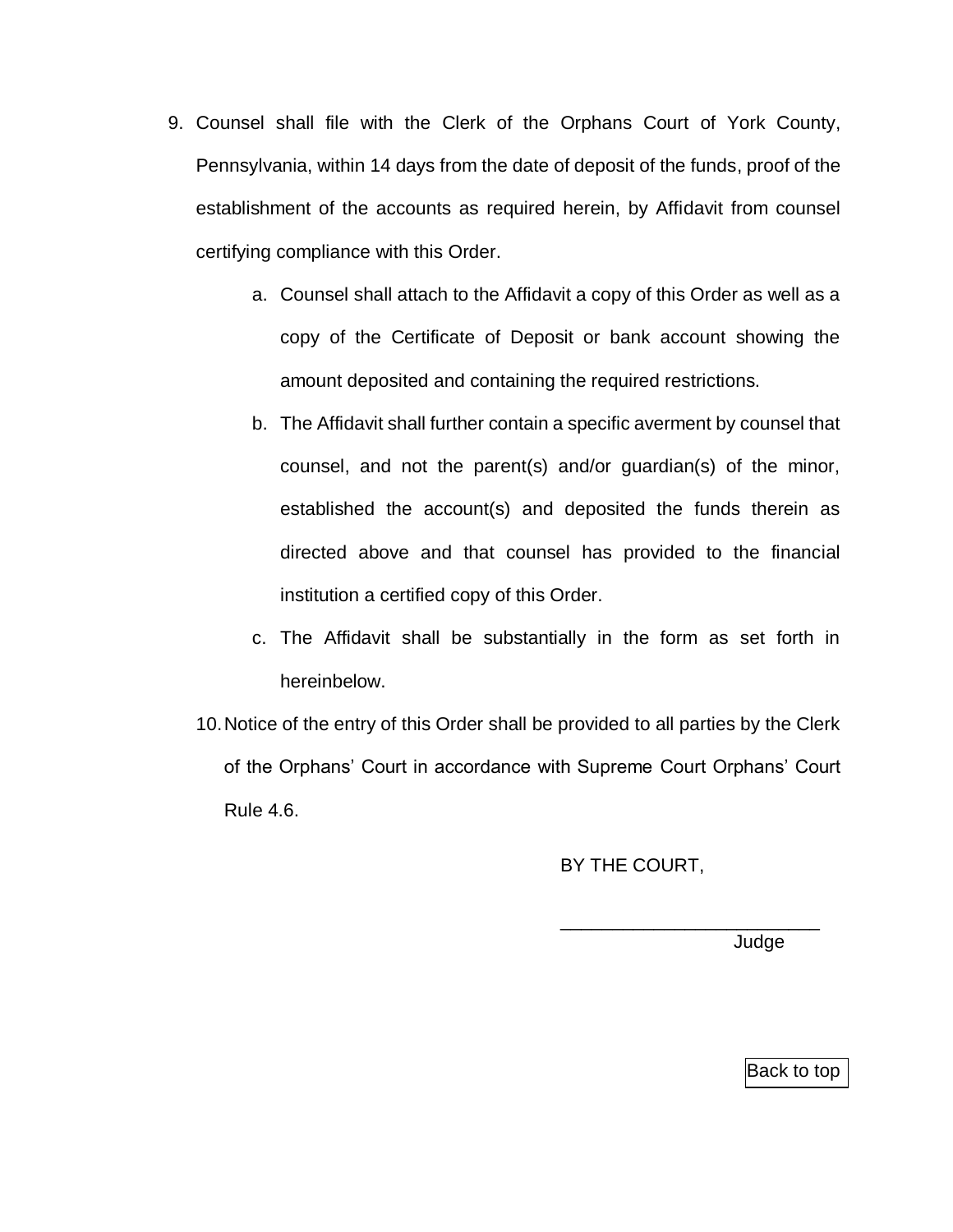# **Form: Affidavit of Deposit**

| IN THE COURT OF COMMON PLEAS OF YORK COUNTY, PENNSYLVANIA<br><b>ORPHANS' COURT DIVISION</b>                                                              |                                                                                                                                       |
|----------------------------------------------------------------------------------------------------------------------------------------------------------|---------------------------------------------------------------------------------------------------------------------------------------|
| Estate of                                                                                                                                                |                                                                                                                                       |
|                                                                                                                                                          |                                                                                                                                       |
| (Initials only, use CIF form)                                                                                                                            |                                                                                                                                       |
|                                                                                                                                                          | <b>AFFIDAVIT OF DEPOSIT OF MINOR'S FUNDS</b>                                                                                          |
| COMMONWEALTH OF PENNSYLVANIA                                                                                                                             |                                                                                                                                       |
| <b>COUNTY OF YORK</b>                                                                                                                                    | SS                                                                                                                                    |
| I, ________________________________, being duly sworn according to law, depose and say:<br>1. I am counsel for petitioner in the above captioned matter. |                                                                                                                                       |
|                                                                                                                                                          | 2. I am authorized to make this affidavit on behalf of                                                                                |
| 3.<br>was deposited into an insured, interest-bearing Savings Account / Certificate of Deposit,                                                          | On ________________________, 202_, the sum of \$__________________________________<br>(Name of Financial Institution) pursuant to the |
| (initials only), a Minor.                                                                                                                                | 4. Account / Certificate No. ____ (last 4 digits only, Use CIF Form) is entitled,                                                     |
| 5.<br>depository's records and on the passbook/certificate.                                                                                              | The express prohibition of withdrawals of income or principal prior to<br>without FURTHER ORDER OF COURT has been noted on the        |
| 6.<br>above-named financial institution.                                                                                                                 | A certified copy of the above referenced Court Order was provided to the                                                              |
| Signature:                                                                                                                                               | Name(printed):                                                                                                                        |
| Sworn to and subscribed before me<br>this $\frac{1}{2}$ day of $\frac{1}{2}$ , 202.                                                                      |                                                                                                                                       |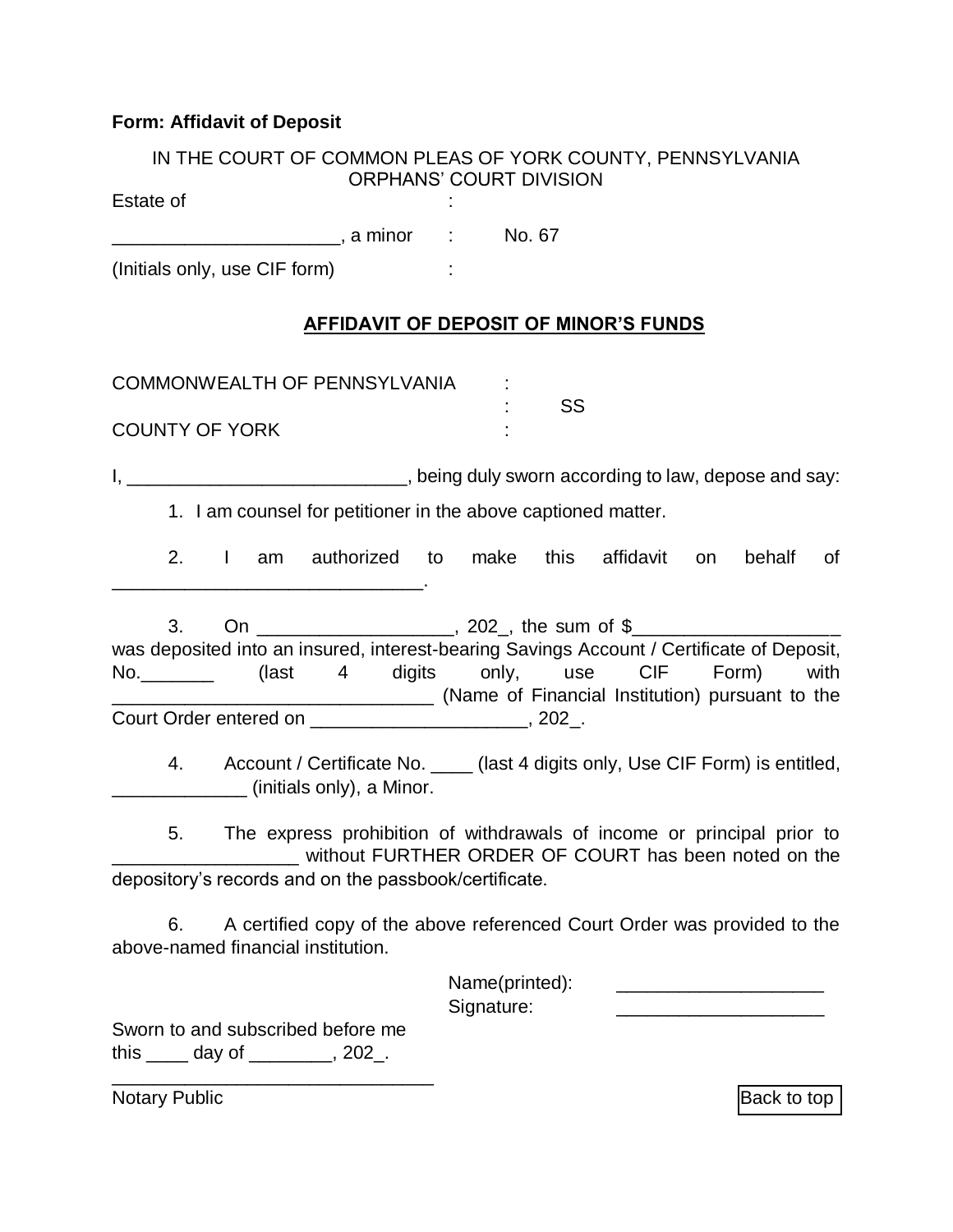#### <span id="page-12-0"></span>**Rule 5.10.1 Public Sale of Real Property**

(a) **Public Sale by Decedent's Personal Representative**. A petition by a decedent's personal representative to sell real property at public sale shall set forth:

(1) How title was acquired and reference to the document of acquisition;

(2) The name, residence, and date of death of the decedent, whether the decedent died intestate or testate, and the date of the grant of letters;

(3) That the personal representative is not otherwise authorized to sell or is denied the power to sell by will, or that it is desirable that the sale have the effect of a judicial sale, and state the reasons therefor;

(4) If an inventory has been filed, the value of the real property shown in the inventory or, if no inventory has been filed, the value of the property based upon an independent appraisal;

(5) If the personal representative entered bond with the Register, the name of the surety and the amount of the bond;

(6) The names and relationships of all parties in interest; a brief description of their interests; whether any of them is a minor, an incapacitated person, or a decedent, and if so, the name of any fiduciary and a reference to the record of his or her appointment as well as the age of any minor and the names of his or her next of kin;

(7) A legal description of the real property to be sold, the improvements thereof, by whom it is occupied, its rental value, if known, and its current tax assessment and tax parcel number; and

(8) Sufficient facts to enable the Court to determine that the sale is desirable for the proper administration and distribution of the estate.

(b) **Public Sale by Trustee**. A petition by trustee to sell real property at public sale shall conform insofar as appropriate to the requirements for a petition under Y.C.O.C. Rule 5.10.1 and shall set forth:

(1) A reference to the relevant provisions of the controlling instrument;

(2) That the trustee is not otherwise authorized to sell or is denied the power to sell by the trust provisions, or that it is desirable that the sale have the effect of a judicial sale, stating the reasons therefor; and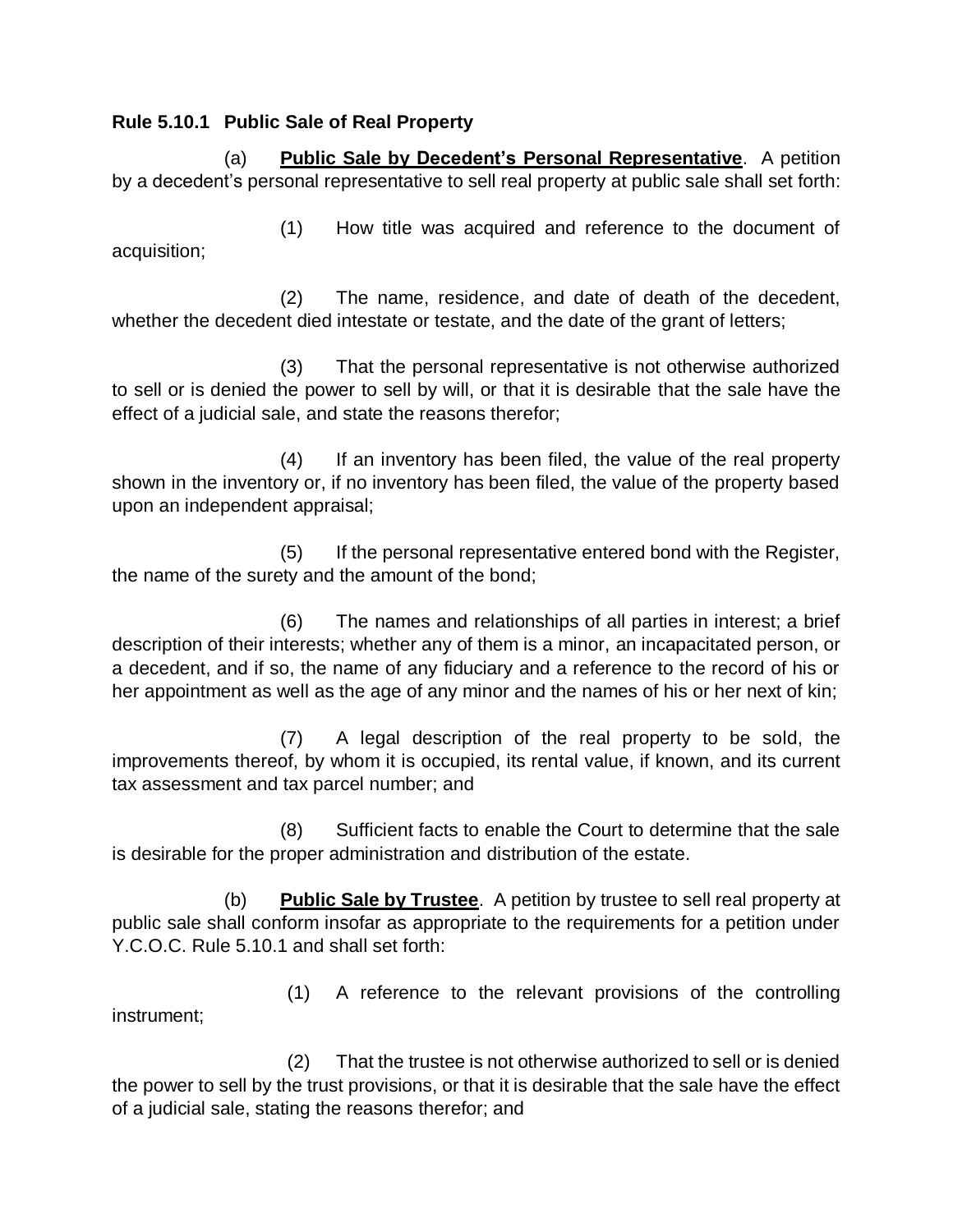(3) Sufficient facts to enable the Court to determine that the sale is in the best interests of the trust and its beneficiaries.

(c) **Public Sale by Guardian**. A petition by a guardian to sell real property at public sale shall conform insofar as appropriate to the requirements for a petition under Y.C.O.C.Rule 5.10.1 and shall set forth:

(1) The age of the minor or the date of adjudication of incapacity;

(2) The names of the nest of kin of the minor or incapacitated person, and the notice given to them of the presentation of the petition;

(3) The nature and the extent of the interests of the minor or incapacitated person and of any others in the real property; and

(4) Sufficient facts to enable the Court to determine that the sale is in the best interests of the minor or the incapacitated person.

(d) **Exhibits to Petition**. The following exhibits shall be attached to a petition by a personal representative, trustee or guardian, to sell property at public sale:

(1) A copy of the will, trust, or decree by which the fiduciary was appointed;

(2) All consents or joinders of parties in interest, and the names of, and a copy of the notice which has been given to, those parties who do not consent or join; and

(3) Consent by any mortgagee whose lien would otherwise not be discharged by the sale.

(e) **Notice and Confirmation of Public Sale: Additional Security**. After allowance of the petition, notice of the date, time, and place of the sale shall be given to all parties in interest.

(f) **Affidavit of Return**. Returns of public sale of real property for the purpose of approval or confirmation by the Court shall be by affidavit setting forth:

- (1) The notice given;
- (2) The price obtained; and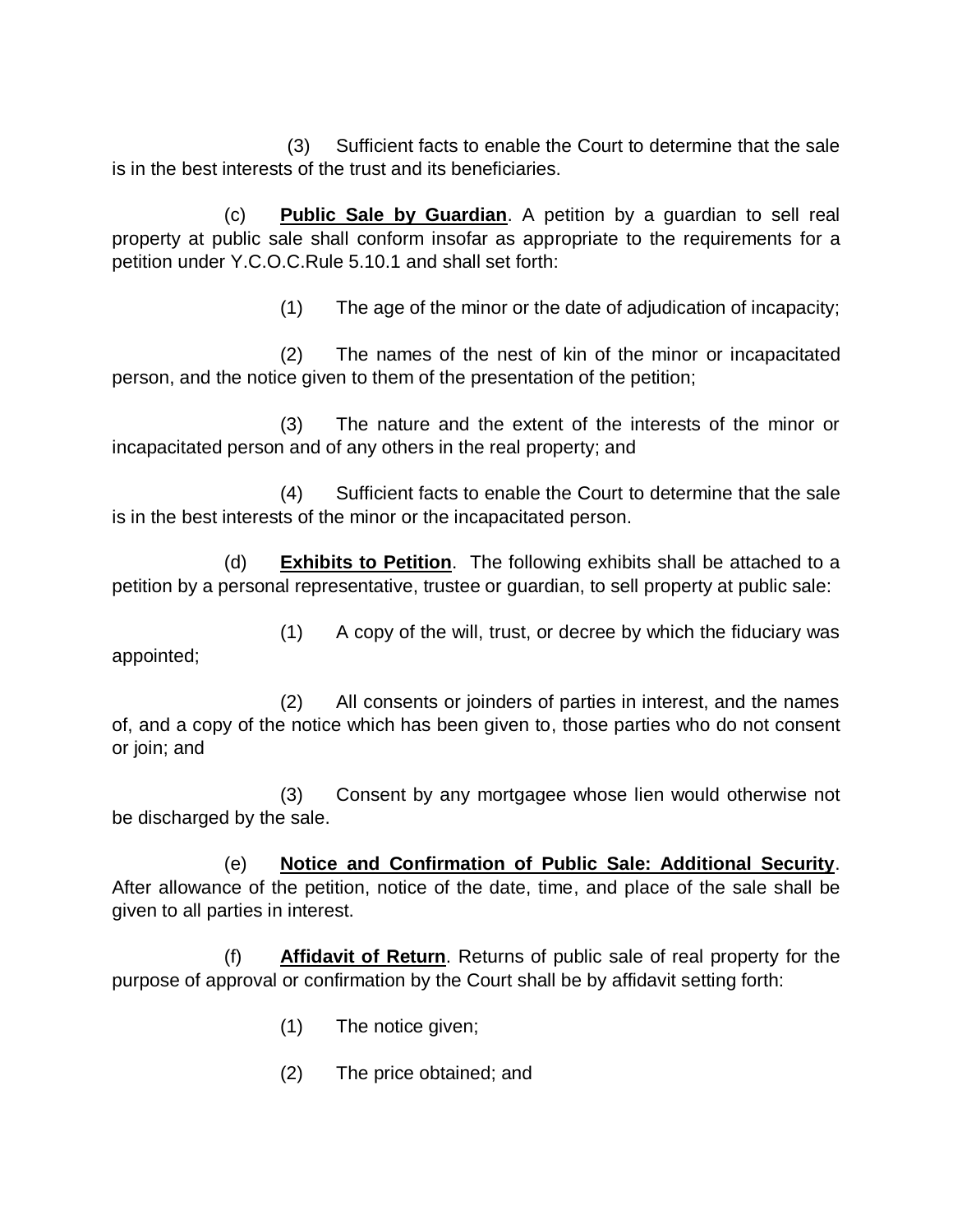(3) The name and address of the purchaser, and an averment that the purchaser was the highest bidder.

(g) **Notice**. Notice of the filing of the return of the public sale shall be given to all parties in interest. If no objections are filed within ten (10) days of the giving of the notice, the Court may enter a decree confirming the sale and fixing or excusing the entering of additional security, if required.

[Back to top](#page-0-0)

### <span id="page-14-0"></span>**Rule 5.11.1 Private Sale of Real Property**

(a) A petition for the private sale or exchange of real property at a private sale or for the exchange or granting of an option for the sale or exchange of real property shall conform insofar as appropriate to the requirements of a petition under Y.C.O.C. Rule 5.10.1.

(b) **Exhibits to Petition**. In addition to the exhibits required under Y.C.O.C. Rule 5.10.1 and the affidavits required by that Rule, there shall be attached to the petition the following exhibits:

option; and

(1) A copy of the proposed agreement of sale, exchange or

(2) The consents of any party in interest who has not joined in the petition insofar as they are obtained.

(c) **Notice; Confirmation**. After filing the Petition, Notice of the sale shall be given to any party in interest who has not joined in or consented to the petition. The notice shall state that if no objections are filed within ten (10) days of the giving of such notice, the Court may enter a decree authorizing the sale upon the terms contained in the petition and fixing or excusing the entering of additional security, if required.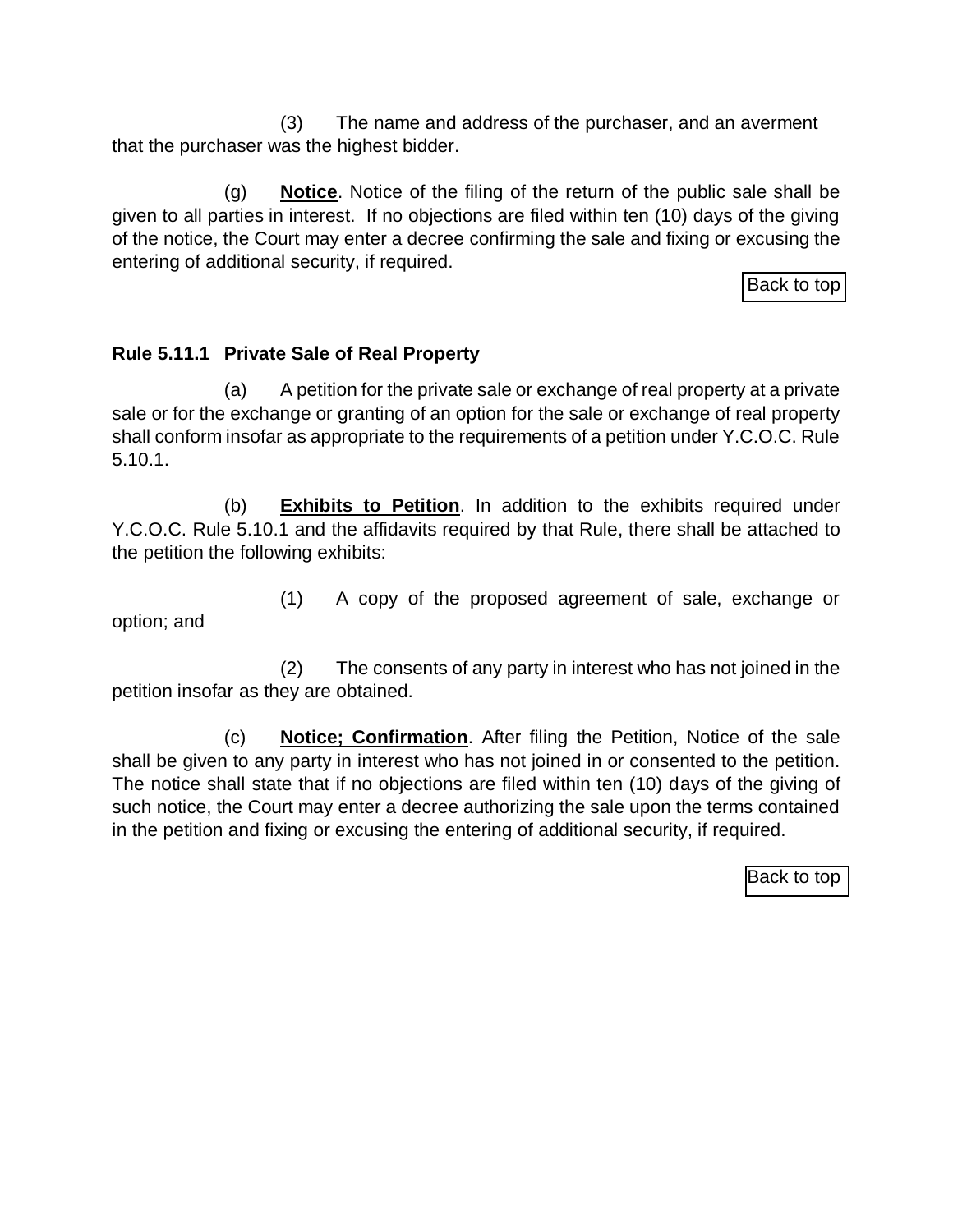### <span id="page-15-0"></span>**CHAPTER VII. RULES RELATING TO PRE-HEARING AND HEARING PROCEDURE**

## **Rule 7.5.1 Pre-Hearing Conferences**

(a) In any action the court, of its own motion or on motion of any party, may direct the attorneys for the parties to appear for a conference to consider:

- (1) Concise statement of the issues
- (2) Requested amendments to the pleadings
- (3) Objections to discovery
- (4) Admissions to be made part of the record
- (5) Witnesses by name and address
- (6) Stipulations
- (7) Exhibits, pre-marked
- (8) Special Requests
- (9) Estimated time needed for trial
- (10) Last Settlement offer

(b) The court may make an order reciting the action taken at the conference, the amendments allowed to the pleadings, and the agreements made by the parties as to any of the matters considered, and limiting the issues for trial to those not disposed of by admissions or agreements of the attorneys.

(c) Such order, when entered, shall control the subsequent course of the action, unless modified at the trial to prevent manifest injustice.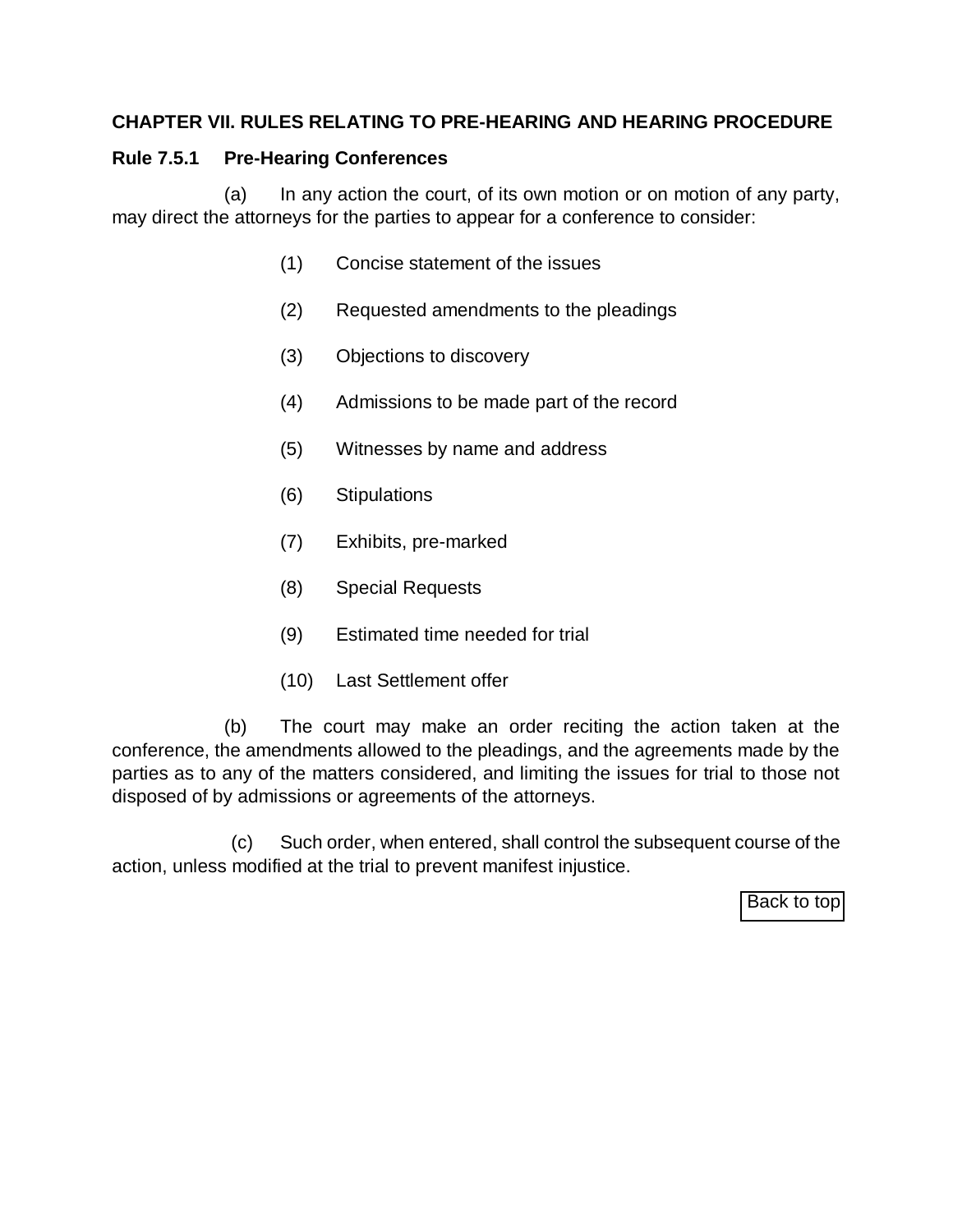### <span id="page-16-0"></span>**CHAPTER IX. AUDITORS AND MASTERS/ HEARING OFFICERS**

**NOTE: State Rules in this Chapter refer to the statutory term, "Master," see, 20 Pa.C.S. § 751** *et seq***., which, in these Local Rules shall be referred to as "Hearing Officer."**

#### **Rule 9.1.1 Notice of Hearings**

(a) The Court shall appoint the Hearing Officer or Auditor in a Preliminary Decree that states the following:

(1) The issues of fact to be investigated.

(2) The names and addresses of persons whom the Hearing Officer or Auditor is to serve Notice of the Hearing.

(3) The manner of service of the Notice of the Hearing*.*

(4) The requirement that a Court Reporter transcribe the

Hearing.

(5) The requirement that the Clerk administer oaths and record admission of exhibits.

(6) The date, time, and place of the Hearing.

(b) The Court shall state if the alleged incapacitated person is excused from the Hearing, in accordance with 20 Pa.C.S. § 5511(a).

(c) The Court shall appoint counsel for the alleged incapacitated person, if necessary, and state when said appointment shall terminate to avoid having counsel file a Petition for Withdrawal in accordance with Pa. O.C. Rule 1.7 and York O.C. Rule 1.7.1.

### <span id="page-16-1"></span>**Rule 9.6.1 Notice of Filing Report**

(a) The Hearing Officer or Auditor shall serve Notice of filing the Report of Hearing.

(b) The Report of Hearing shall state the Findings of Fact, Conclusions of Law, and Recommendations to the Court.

(c) In matters involving the alleged Incapacity of an Individual, the Report of Hearing shall:

(1) State the nature of the condition or disability that impairs the individual's capacity to make and communicate decisions.